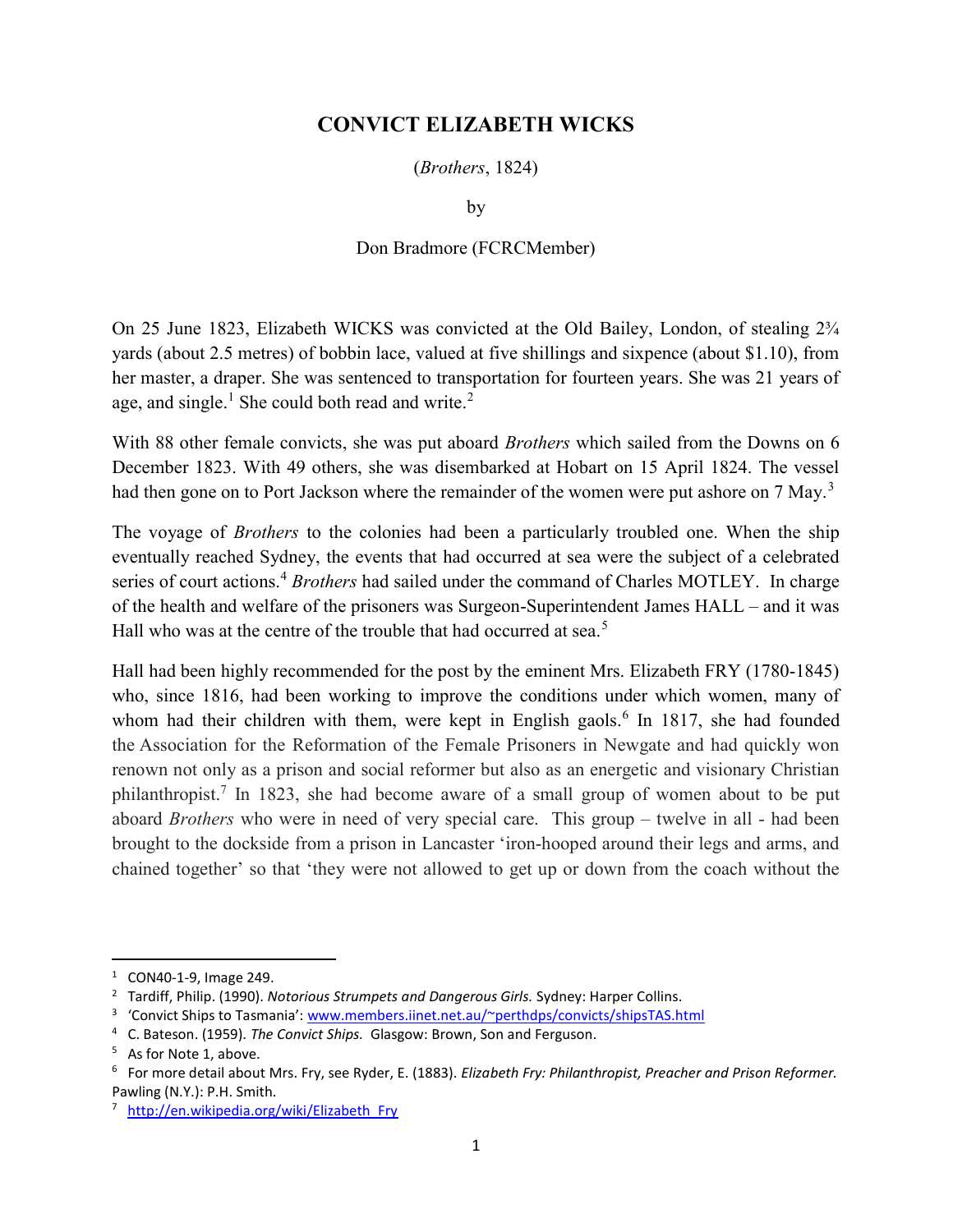whole being dragged together … [and] some of them had children to carry'. Needless to say, 'the complaints of these women were very mournful'.<sup>8</sup>

As a consequence, Mrs. Fry was at pains to have a capable and kindly surgeon-superintendent aboard. Her faith in James Hall, however, was sorely misplaced.

Hall had made voyages in charge of convicts previously – on  $Agamemnon$  in 1820 and Mary Anne in 1822 - but he was considered by some to be too much of a 'zealous, meddlesome and litigious individual'.<sup>9</sup> Not surprisingly, he quickly earned the enmity of the prisoners and a section of the crew on Brothers.

The crux of the problem was Hall's clumsy attempts to prevent prostitution on the vessel. In doing so, he was trying to obey orders. For a considerable time, the authorities in London had been concerned about the extent of prostitution on convict ships and they had been urging ships' masters and surgeon-superintendents to be more vigilant in preventing it. But, commonly, the unruliness of the worst of the women and the resistance of the seamen to the orders of the ships' officers had thwarted their attempts.<sup>10</sup>

Tensions over this issue came to the surface on Brothers after only six days at sea. On 12 December 1823, Hall was set upon by six women as he was treating others in the prison quarters of the ship. His attackers knocked him down, hitting and kicking him. When order was restored, with the help of other officers, the women who had led the affray were locked in the coal-hold of the ship where they were given nothing but bread and water for the next seven days.<sup>11</sup>

Upon arrival at Sydney, Hall accused the chief mate, James Thompson MEACH, of instigating the assault, claiming that he (Meach) had promised the prisoners alcohol if they would knock him (Hall) down. At the official inquiry into the matter, Captain Motley supported Hall, telling the inquiry that he was aware that Meach had actively encouraged the crew to associate with the women and had used duplicate keys to allow his men access to the women's quarters.

Meach was immediately suspended from duty but Hall was not satisfied with that. He insisted that the chief mate be charged with 'mutiny' and 'attempted murder'. The attorney-general, however, refused to charge Meach with those offences, arguing that 'aggravated assault' and 'conspiracy' appeared to be the only charges of which a court could possibly find him guilty. A disgruntled Hall then decided to take his own action against Meach, charging him in a civil court with 'mutiny' and 'conspiracy of assault'. When he lost the case, Hall was even further angered at being ordered to pay Meach's costs, refusing to do so until a distress warrant had been issued against him.

 $\overline{a}$ 

<sup>&</sup>lt;sup>8</sup> As quoted in 'Free Settler of Felon?' http://www.jenwilletts.com/convict ship\_brothers\_1824.htm The author of the report is not named.

<sup>&</sup>lt;sup>9</sup> Bateson, op. cit., p.205.

<sup>10</sup> Ibid. op. cit., p.206.

 $11$  *Ibid.* See Bateson, op. cit., for full details of the inquiry.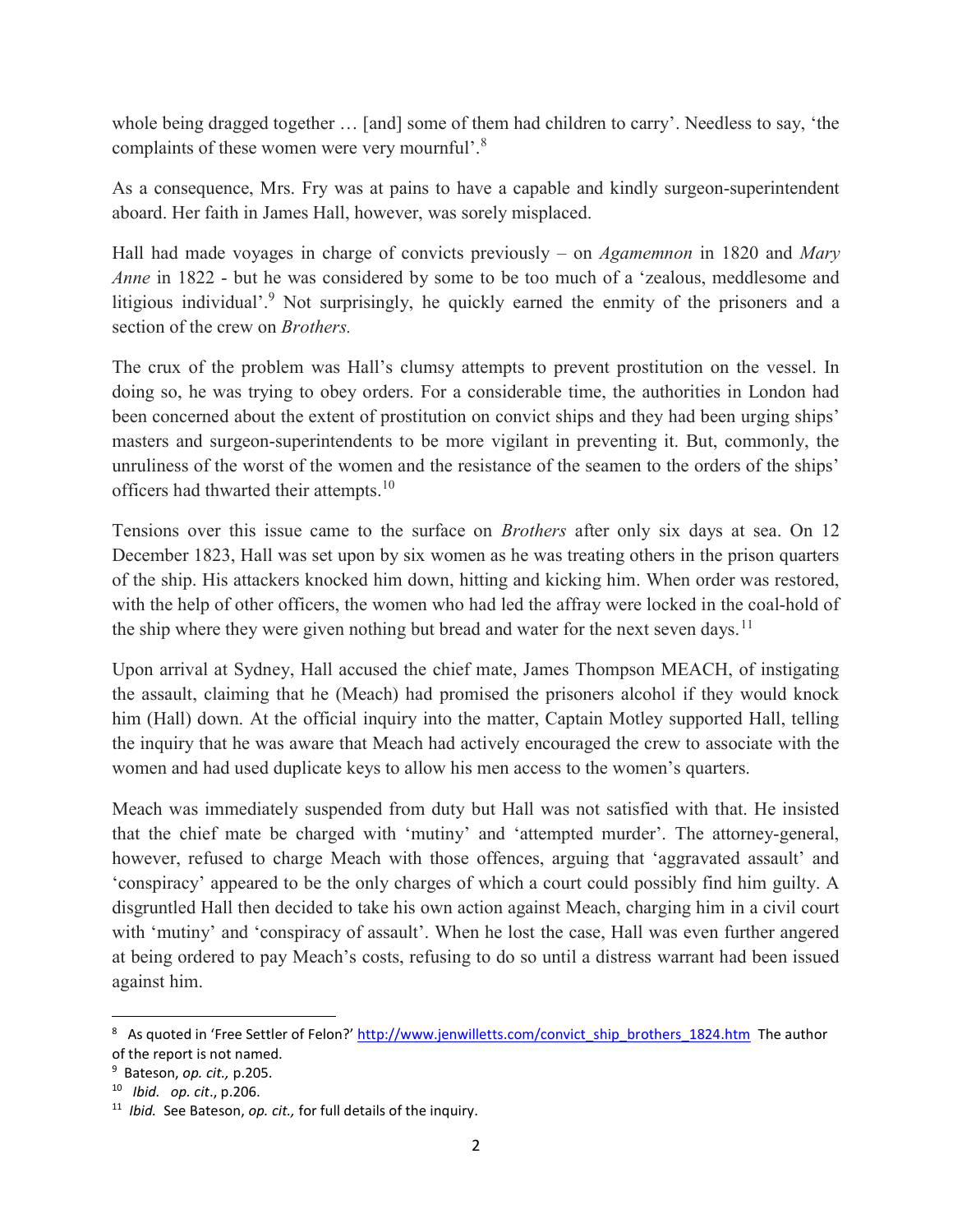When reports of the voyage of *Brothers* and the events which followed reached London, the Colonial Office, in conjunction with the Navy Board, decided that Hall would not be employed in the convict service again.<sup>12</sup> That may not have worried Hall who, by this time had had enough of convict ships. But, shortly afterwards, when Hall expressed the desire to settle permanently in New South Wales, Sir Thomas BRISBANE, the governor at the time, wrote to Earl BATHURST, Britain's secretary of state for the colonies, urging him not to allow Hall to do so because of a doubt about his 'moral character'.<sup>13</sup>

It is interesting to speculate how the trouble aboard Brothers on its voyage to VDL affected Elizabeth Wicks. She was not one of the women who had attacked James Hall nor was she one of the twelve Lancaster prisoners in whom Mrs. Fry had taken a special interest. While her unsettled life in the colony cannot be accounted for solely by the disturbances on Brothers, it seems likely that the circumstances surrounding these events would have affected her deeply.

At Hobart, Wicks was frequently brought before a magistrate, usually for offences involving theft or for being drunk and disorderly.<sup>14</sup>

In November 1824, just eight months after her arrival at Hobart, Wicks was brought before the Supreme Court charged with stealing clothing and other household items from the home of Dr Edward Foord BROMLEY, to whom she had been assigned as a servant. However, when BROMLEY, a prominent government official, failed to attend the court to testify against her, the case was dismissed. She was returned to the Female Factory to await further assignment.<sup>15</sup>

In the following year, she was fortunate to avoid punishment again when, assigned to Anthony Fenn KEMP, a leading Hobart merchant, her service was considered unsatisfactory. She was again returned to the Female Factory.<sup>16</sup>

On 16 September 1826, she gave birth to a son, whom she named James Henry LEE. Although the birth registration shows her name as Elizabeth LEE, she was still unmarried. The father is named as 'Henry LEE'. It is thought that he might have been the convict of that name who had arrived at Hobart on *Dromedary* in 1820, but that has not been confirmed.<sup>17</sup>

<sup>&</sup>lt;sup>12</sup> 'Free Settler of Felon?' http://www.jenwilletts.com/convict\_ship\_brothers\_1824.htm

<sup>&</sup>lt;sup>13</sup> Historical Records of Australia (HRA), Series 1, Vol, XI.

<sup>14</sup> CON40-1-9, Image 249.

<sup>&</sup>lt;sup>15</sup> Hobart Town Gazette, 12 November 1824, p.3. Bromley's non-appearance was probably due to his own problems with the law. In September 1824, he had been accused of the embezzlement of £8,500 of Treasury Funds; see details in Australian Dictionary of Biography at http://adb.anu.edu.au/. See also 'Research Notes' for Elizabeth Wicks in Female Convict Research Centre database.

<sup>16</sup> CON40-1-9, Image 249.

<sup>&</sup>lt;sup>17</sup> Son, James Henry LEE, birth – 2136/1827/32. Henry LEE (*Dromedary*, 1820) was granted a certificate of freedom in April 1826 (Hobart Town Gazette, 29 April 1826, p.1) but Elizabeth had not yet even been granted a ticket of leave.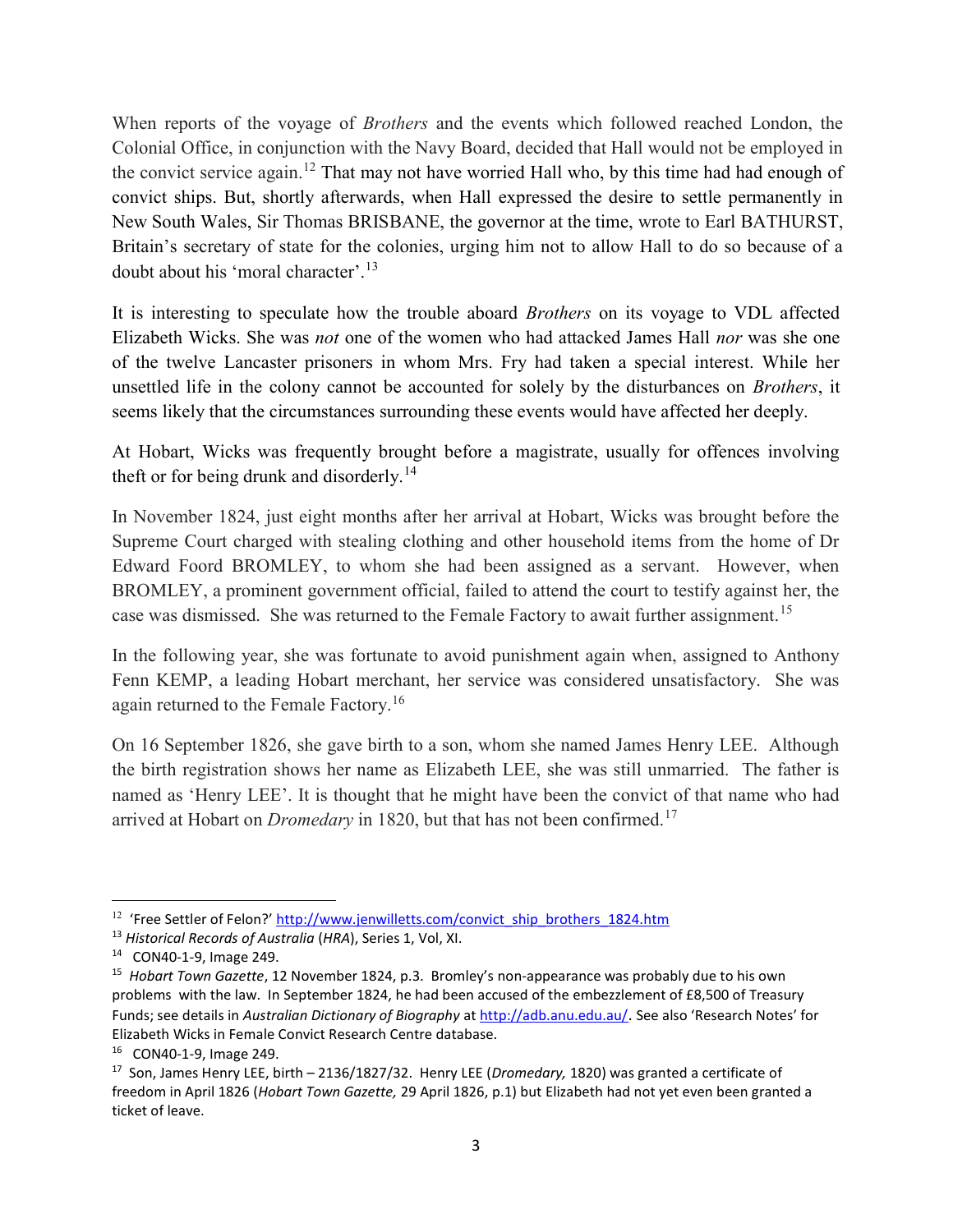Although no application for permission to marry seems to have been made, Elizabeth married Henry LEE at Hobart on 12 May 1828.<sup>18</sup> A second child, Charles LEE, was born to the couple a month after the wedding but died in infancy. A third child, Elizabeth LEE, was born on 1 April 1830 and a fourth, Thomas LEE in 1831.<sup>19</sup>

There is reason to think that the marriage might not have been a happy one. On 11 May 1830, Elizabeth was charged with 'being on her own hands' and ordered 'to be placed under the surveillance of the police until the pleasure of his Excellency, the Lieutenant-Governor, be known'. Six months later, however, she was granted a ticket-of-leave.<sup>20</sup>

On 11 May 1836, she was charged with being 'drunk' and 'out after hours'. Admonished, her ticket-of-leave was revoked – and not restored for some months.<sup>21</sup>

But worse was to come! On 11 August 1836, she was found guilty of stealing a quantity of wood. This time, not only was her ticket of leave revoked but her existing term of transportation was extended by a year. She was returned to the Female Factory.<sup>22</sup>

Records show that in early September 1836, Wicks's third and fourth children, Elizabeth LEE, aged 7, and Thomas LEE, 5, were admitted to the Queen's Orphan School at Hobart. Wicks admitted them using her maiden name but named their father as Henry Lee who, the admission record states, was then in prison.<sup>23</sup> The children remained at the Orphan School until 1844, when, in August of that year, Elizabeth, then 15, was discharged (presumably as an apprentice or house servant) to a Mr. MILNE of the Comptroller's Department. In the following December, Thomas, then 13, was discharged to his mother. $24$ 

In June 1837, Wicks's ticket-of-leave was again restored – but that did her little good. In 1839, she was charged with stealing a leg of mutton that was hanging from a hook outside a butcher's shop in Argyle Street, Hobart. Found guilty, she was sentenced to two years imprisonment with hard labour. It was obvious from the report of her trial in the Colonial Times that the authorities had lost patience with her. The report ridiculed her, describing her as a 'troublesome pest to Argyle Street' and 'a nuisance to the community'. She had become a laughing stock in her locality.<sup>25</sup>

 $18$  Marriage – 1114/1828/36.

<sup>19</sup> Charles LEE – birth: 20 June 1828 (2696/1828/32) but died in infancy: 28 November 1828 (1776/1828/34).; Elizabeth LEE – birth: 1 April 1830 (3347/1830/32); Thomas LEE's birth was not registered.

<sup>&</sup>lt;sup>20</sup> Ticket of Leave; 15 October 1830, Hobart Town Gazette, 18 September 1830, p.1.

<sup>21</sup> CON40-1-9, Image 249.

<sup>22</sup> CON40-1-9, Image 249.

<sup>&</sup>lt;sup>23</sup> It is possible that Henry LEE died in 1869 (RGD35/9050/1869, Hobart) but this has not been confirmed.

<sup>&</sup>lt;sup>24</sup> http://www.orphanschool.org.au/searchorphans.php

<sup>&</sup>lt;sup>25</sup> CON40-1-9, Image 249; Colonial Times, 12 November 1839, p.6.